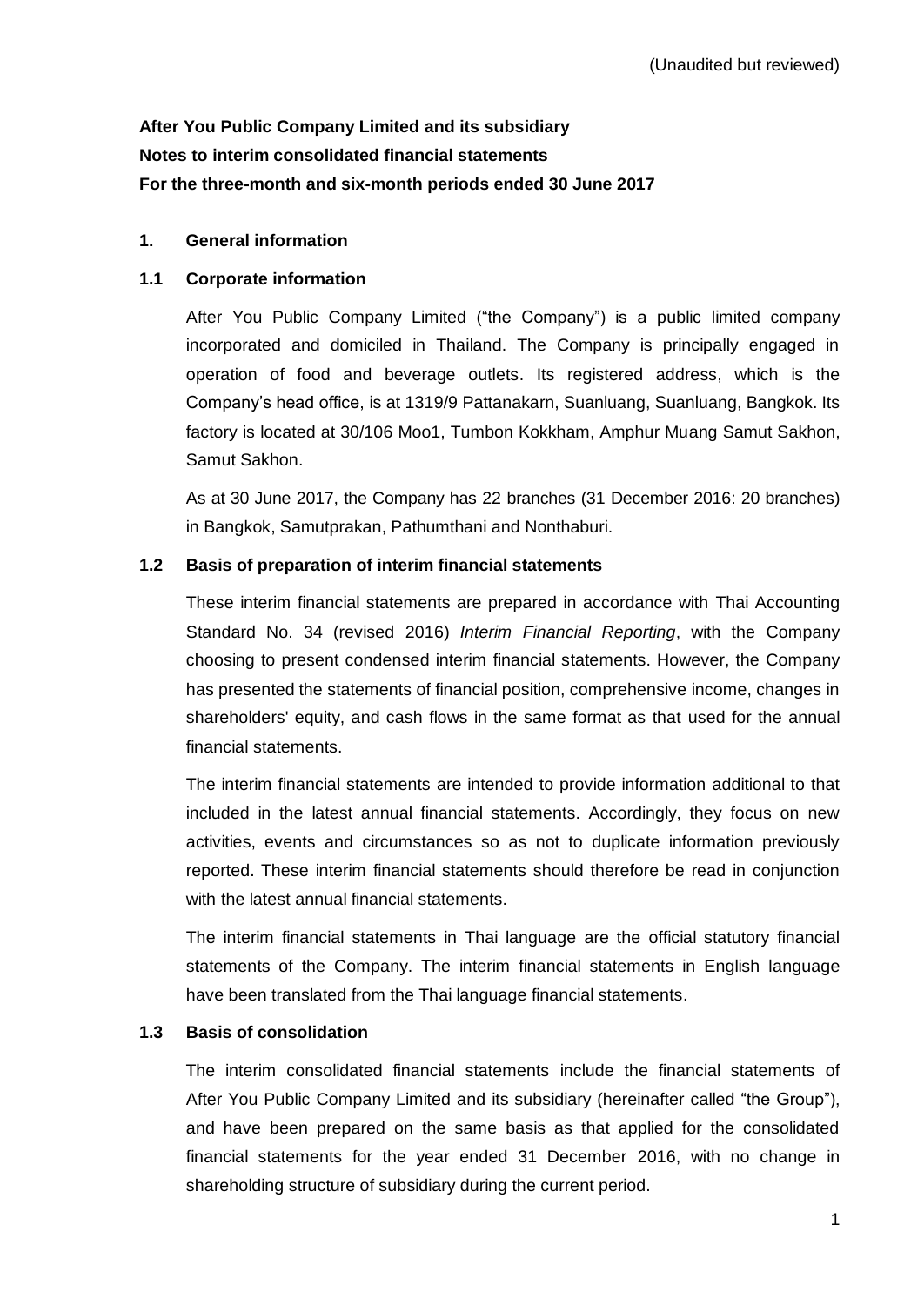#### **1.4 New financial reporting standards**

During the period, the Group has adopted the revised financial reporting standards and interpretations (revised 2016) and new accounting treatment guidance which are effective for fiscal years beginning on or after 1 January 2017. These financial reporting standards were aimed at alignment with the corresponding International Financial Reporting Standards, with most of the changes directed towards revision of wording and terminology, and provision of interpretations and accounting guidance to users of standards. The adoption of these financial reporting standards does not have any significant impact on the Group's financial statements.

#### **2. Significant accounting policies**

The interim financial statements are prepared using the same accounting policies and methods of computation as were used for the financial statements for the year ended 31 December 2016. There were additional accounting policies in respect of investments in securities held for trading and investments in debt securities expected to be held to maturity during the current period in order to conform with the new transactions of the Company. Investments in securities held for trading are stated at fair value. Changes in the fair value of these securities are recorded in profit or loss. Investments in debt securities expected to be held to maturity are recorded at amortised cost. The premium/discount on debt securities is amortised/accreted by the effective rate method with the amortised/accreted amount presented as an adjustment to the interest income.

#### **3. Related party transactions**

During the periods, the Group had significant business transactions with related parties. Such transactions, which are summarised below, arose in the ordinary course of business and were concluded on commercial terms and bases agreed upon between the Group and those related parties.

|                                       |              |                      |                                           |          | (Unit: Thousand Baht)   |
|---------------------------------------|--------------|----------------------|-------------------------------------------|----------|-------------------------|
|                                       | Consolidated |                      |                                           | Separate |                         |
|                                       |              | financial statements | financial statements                      |          | Transfer pricing policy |
|                                       |              |                      | For the three-month periods ended 30 June |          |                         |
|                                       | 2017         | 2016                 | 2017                                      | 2016     |                         |
| <b>Transactions with a subsidiary</b> |              |                      |                                           |          |                         |
| (Eliminated from the consolidated     |              |                      |                                           |          |                         |
| financial statements)                 |              |                      |                                           |          |                         |
| Purchase of raw materials             | ٠            | ٠                    | 10,229                                    | 9,905    | Cost plus margin        |
| Service income                        |              |                      | 22                                        | 23       | Rate stipulated in      |
|                                       |              |                      |                                           |          | agreement               |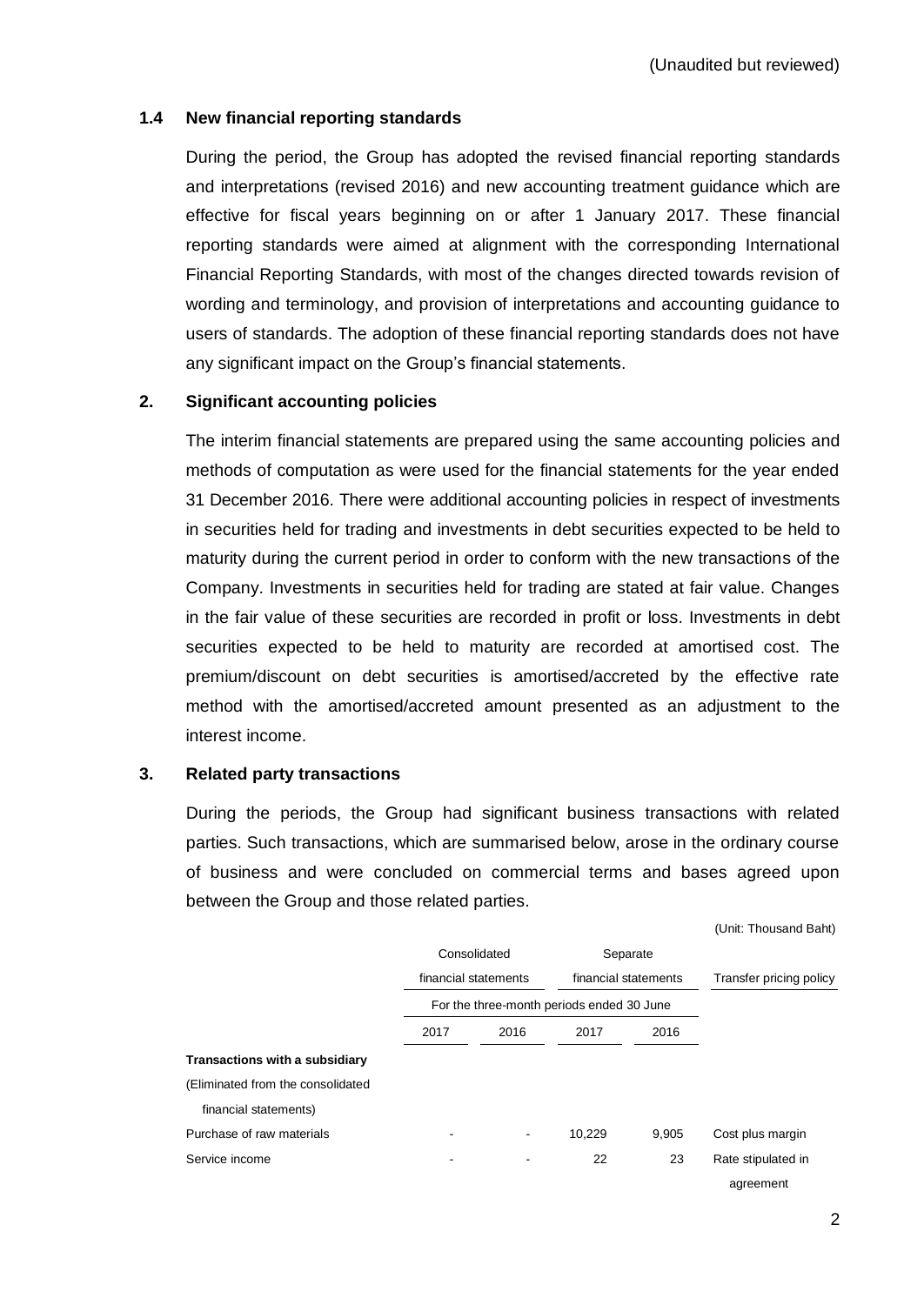# (Unaudited but reviewed)

(Unit: Thousand Baht)

|                                          | Consolidated<br>financial statements      |      | Separate<br>financial statements |          | Transfer pricing policy |  |
|------------------------------------------|-------------------------------------------|------|----------------------------------|----------|-------------------------|--|
|                                          |                                           |      |                                  |          |                         |  |
|                                          | For the three-month periods ended 30 June |      |                                  |          |                         |  |
|                                          | 2017                                      | 2016 | 2017                             | 2016     |                         |  |
| <b>Transactions with related parties</b> |                                           |      |                                  |          |                         |  |
| Purchase of raw materials                | 789                                       |      | 789                              |          | Cost plus margin        |  |
| Service expense                          |                                           | 120  |                                  | 120      | Agreed upon basis       |  |
| Other income                             | 5                                         | 5    | 5                                | 5        | Agreed upon basis       |  |
| Transactions with related persons        |                                           |      |                                  |          |                         |  |
| Rental expense                           | 424                                       | 394  | 394                              | 394      | Rate stipulated in      |  |
|                                          |                                           |      |                                  |          | agreement               |  |
|                                          |                                           |      |                                  |          | (Unit: Thousand Baht)   |  |
|                                          | Consolidated<br>financial statements      |      |                                  | Separate |                         |  |
|                                          |                                           |      | financial statements             |          | Transfer pricing policy |  |
|                                          | For the six-month periods ended 30 June   |      |                                  |          |                         |  |
|                                          | 2017                                      | 2016 | 2017                             | 2016     |                         |  |
| Transactions with a subsidiary           |                                           |      |                                  |          |                         |  |
| (Eliminated from the consolidated        |                                           |      |                                  |          |                         |  |
| financial statements)                    |                                           |      |                                  |          |                         |  |
| Purchase of raw materials                |                                           |      | 16,582                           | 18,135   | Cost plus margin        |  |
| Service income                           |                                           |      | 47                               | 43       | Rate stipulated in      |  |
|                                          |                                           |      |                                  |          | agreement               |  |
| <b>Transactions with related parties</b> |                                           |      |                                  |          |                         |  |
| Purchase of raw materials                | 1,161                                     |      | 1,161                            |          | Cost plus margin        |  |
| Service expense                          |                                           | 120  |                                  | 120      | Agreed upon basis       |  |
| Other income                             | 12                                        | 19   | 12                               | 19       | Agreed upon basis       |  |
| <b>Transactions with related persons</b> |                                           |      |                                  |          |                         |  |
| Rental expense                           | 848                                       | 788  | 788                              | 788      | Rate stipulated in      |  |
|                                          |                                           |      |                                  |          | agreement               |  |

The balances of the accounts between the Group and those related parties are as follows.

|                                      |         |                                      | (Unit: Thousand Baht) |                      |  |
|--------------------------------------|---------|--------------------------------------|-----------------------|----------------------|--|
|                                      |         | Consolidated<br>financial statements |                       | Separate             |  |
|                                      |         |                                      |                       | financial statements |  |
|                                      | 30 June | 31 December                          | 30 June               | 31 December          |  |
|                                      | 2017    | 2016                                 | 2017                  | 2016                 |  |
| Trade and other receivables (Note 5) |         |                                      |                       |                      |  |
| Other receivables - related parties  |         |                                      |                       |                      |  |
| Advance to a subsidiary              |         |                                      | 59                    | 24                   |  |
| Other receivable - a subsidiary      |         |                                      |                       | 4,000                |  |
| Total                                |         |                                      | 59                    | 4,024                |  |
|                                      |         |                                      |                       |                      |  |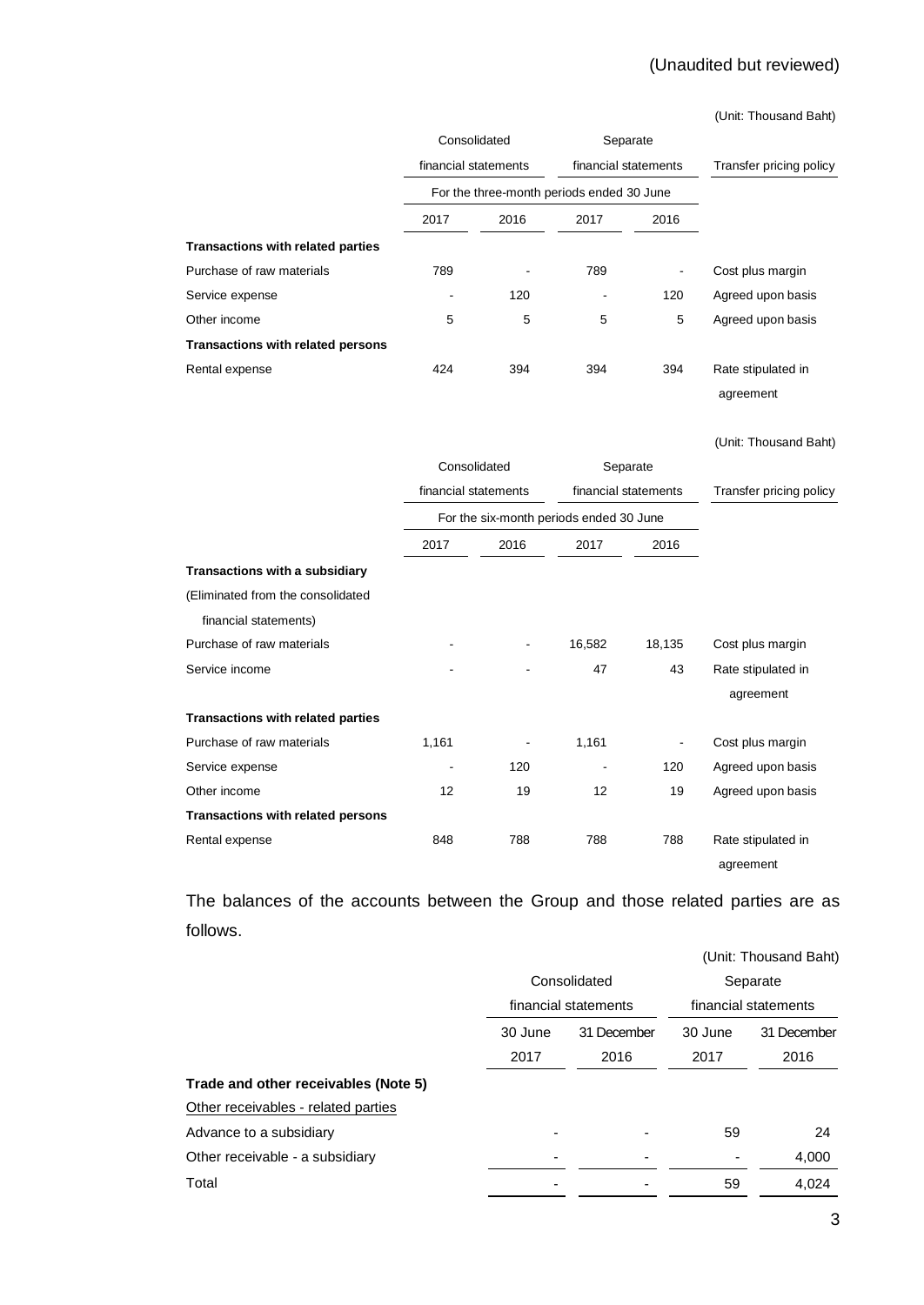|                                  |                        |                          |          | (Unit: Thousand Baht) |  |                      |
|----------------------------------|------------------------|--------------------------|----------|-----------------------|--|----------------------|
|                                  | Consolidated           |                          | Separate |                       |  |                      |
|                                  | financial statements   |                          |          |                       |  | financial statements |
|                                  | 30 June<br>31 December |                          | 30 June  | 31 December           |  |                      |
|                                  | 2017                   | 2016                     | 2017     | 2016                  |  |                      |
| Trade and other payables         |                        |                          |          |                       |  |                      |
| Trade payables - related parties |                        |                          |          |                       |  |                      |
| A subsidiary                     |                        | $\overline{\phantom{a}}$ | 4,201    | 6,040                 |  |                      |
| Related companies                | 330                    | 43                       | 330      | 43                    |  |                      |
| Total                            | 330                    | 43                       | 4,531    | 6,083                 |  |                      |

#### Directors and management's benefits

During the periods, the Group had employee benefit expenses payable to its directors and management as below.

|                              | (Unit: Thousand Baht)       |       |  |  |
|------------------------------|-----------------------------|-------|--|--|
|                              | Consolidated / Separate     |       |  |  |
|                              | financial statements        |       |  |  |
|                              | For the three-month periods |       |  |  |
|                              | ended 30 June               |       |  |  |
|                              | 2017                        | 2016  |  |  |
| Short-term employee benefits | 3,371                       | 3,280 |  |  |
| Post-employment benefits     | 85                          | 61    |  |  |
| Other long-term benefits     | 13<br>5                     |       |  |  |
| Total                        | 3,469                       | 3,346 |  |  |

# (Unit: Thousand Baht)

|                              | Consolidated / Separate   |       |  |  |
|------------------------------|---------------------------|-------|--|--|
|                              | financial statements      |       |  |  |
|                              | For the six-month periods |       |  |  |
|                              | ended 30 June             |       |  |  |
|                              | 2016<br>2017              |       |  |  |
| Short-term employee benefits | 6,763                     | 6,346 |  |  |
| Post-employment benefits     | 170                       | 71    |  |  |
| Other long-term benefits     | 26                        | 11    |  |  |
| Total                        | 6,959                     | 6,428 |  |  |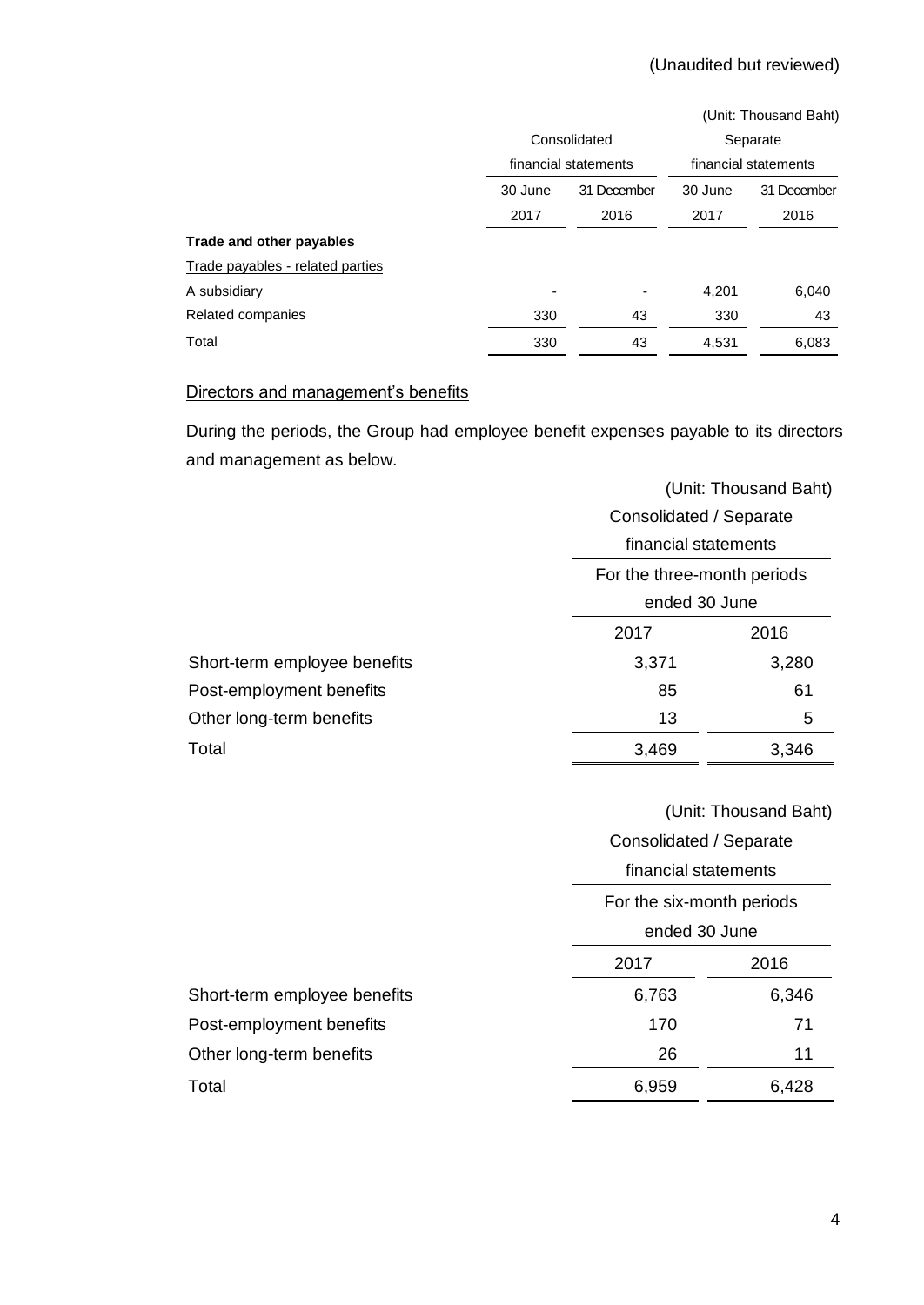# **4. Current investments**

|                                                  | (Unit: Thousand Baht) |
|--------------------------------------------------|-----------------------|
|                                                  | Consolidated/Separate |
|                                                  | financial statements  |
|                                                  | 30 June 2017          |
| Investments in securities held for trading       |                       |
| Unit trusts - fixed income fund                  | 270,015               |
| Add: Change in fair value                        | 1,308                 |
| Total investments in securities held for trading | 271,323               |
| <b>Held-to-maturity investments</b>              |                       |
| Short-term derivative debentures                 | 200,000               |
| Total held-to-maturity investments               | 200,000               |
| Total                                            | 471,323               |

# **5. Trade and other receivables**

|                                             |              |                      |                      | (Unit: Thousand Baht) |
|---------------------------------------------|--------------|----------------------|----------------------|-----------------------|
|                                             | Consolidated |                      | Separate             |                       |
|                                             |              | financial statements | financial statements |                       |
|                                             | 30 June      | 31 December          | 30 June              | 31 December           |
|                                             | 2017         | 2016                 | 2017                 | 2016                  |
| Trade receivables - unrelated parties       |              |                      |                      |                       |
| Aged on the basis of due dates              |              |                      |                      |                       |
| Not yet due                                 |              |                      |                      |                       |
| Up to 3 months                              | 720          | 4,014                | 720                  | 4,014                 |
| Total trade receivables - unrelated parties | 720          | 4,014                | 720                  | 4,014                 |
| Other receivables                           |              |                      |                      |                       |
| Advances to a subsidiary                    |              |                      | 59                   | 24                    |
| Other receivable - a subsidiary             |              |                      |                      | 4,000                 |
| Other receivables                           | 2,442        | 3,254                | 2,442                | 3,254                 |
| Total other receivables                     | 2,442        | 3,254                | 2,501                | 7,278                 |
| Total                                       | 3,162        | 7,268                | 3,221                | 11,292                |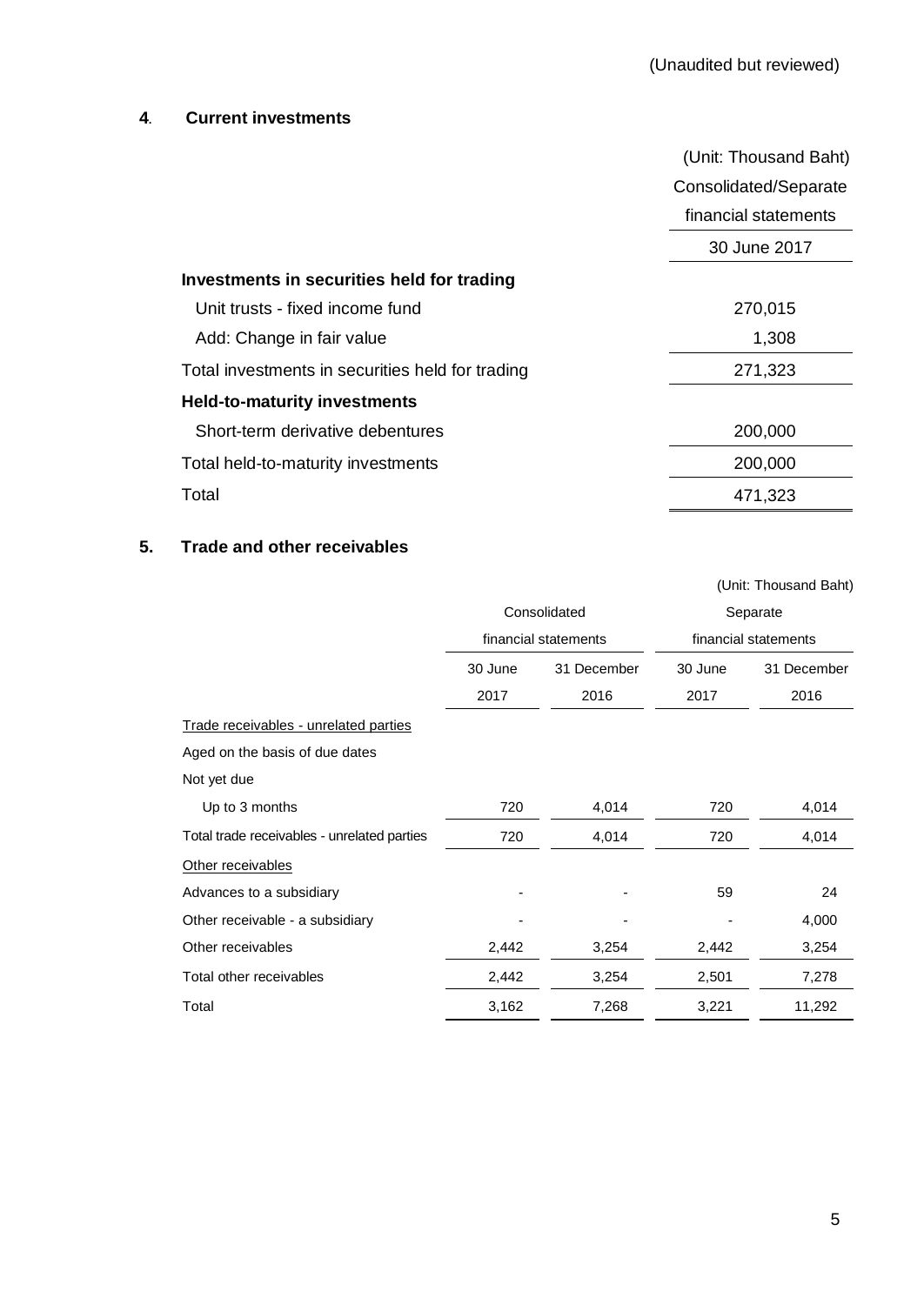# **6. Property, plant and equipment**

Movements of the property, plant and equipment account during the six-month period ended 30 June 2017 are summarised below.

|                                              |                      | (Unit: Thousand Baht) |
|----------------------------------------------|----------------------|-----------------------|
|                                              | Consolidated         | Separate              |
|                                              | financial statements | financial statements  |
| Net book value as at 1 January 2017          | 282,994              | 282,948               |
| Acquisitions during the period - at cost     | 99,260               | 99,260                |
| Transfer from advances for acquisition of    |                      |                       |
| assets                                       | 5,349                | 5,349                 |
| Estimated cost of assets decommissioning     | 841                  | 841                   |
| Write-off during the period - net book value |                      |                       |
| at write-off date                            | (692)                | (692)                 |
| Depreciation for the period                  | (15,695)             | (15,689)              |
| Net book value as at 30 June 2017            | 372,057              | 372,017               |

As at 30 June 2017, the Company had equipment with net book value of Baht 1.1 million (31 December 2016: Baht 1.5 million) which were acquired under finance lease agreements.

The Company had pledged some of its land and factory building with net book value as at 31 December 2016 of Baht 122.0 million as collateral to secure long-term loans from bank. During the current period, the Company made full repayments of long-term loans ahead of the schedules to the bank and redeemed the pledged assets.

#### **7. Long-term loans from bank**

Movements of the long-term loans from bank account during the six-month period ended 30 June 2017 are summarised below.

|                              | (Unit: Thousand Baht)   |
|------------------------------|-------------------------|
|                              | Consolidated / Separate |
|                              | financial statements    |
| Balance as at 1 January 2017 | 66,312                  |
| Less: Repayment of loans     | (66, 312)               |
| Balance as at 30 June 2017   |                         |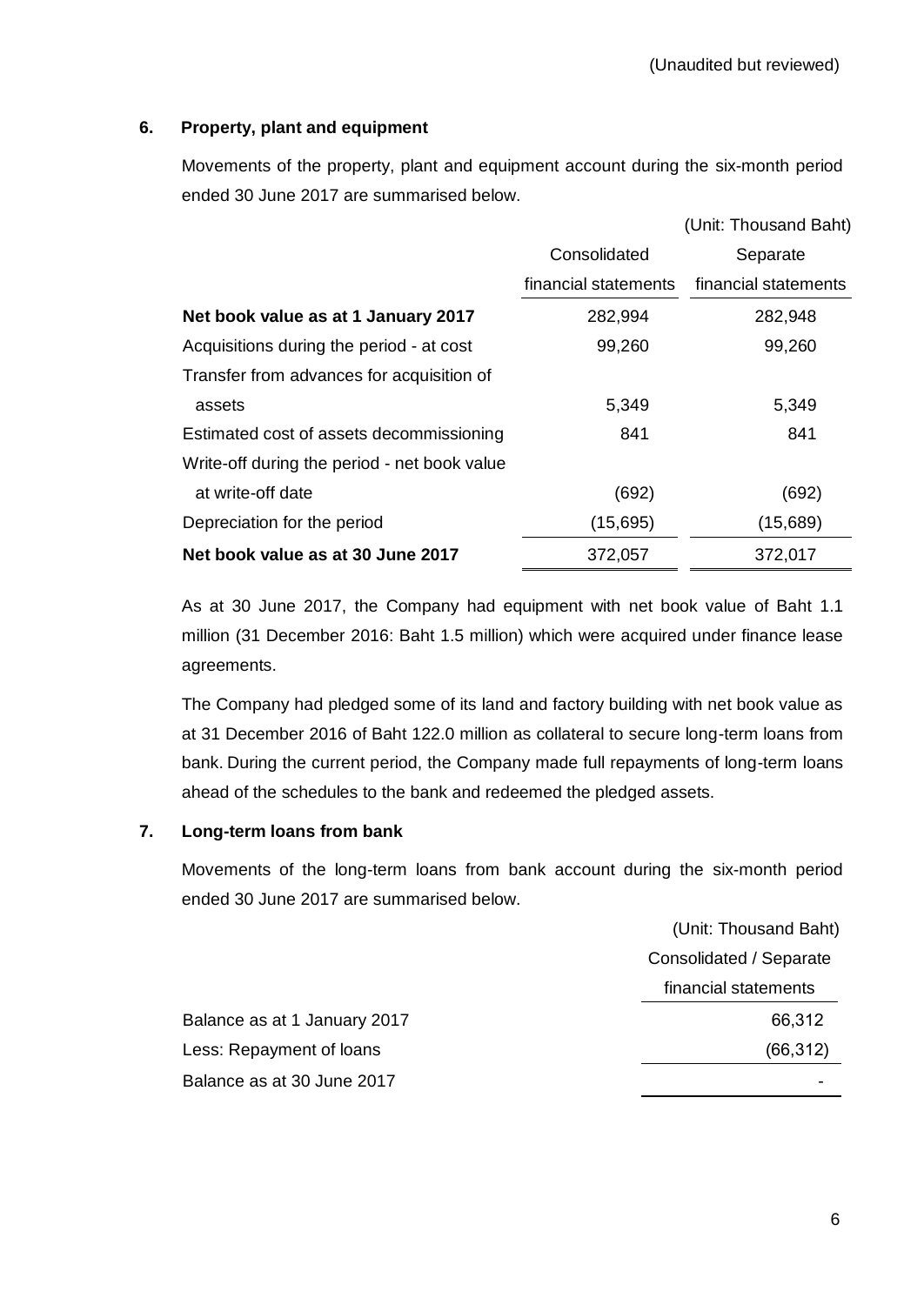#### **8. Share capital**

On 27 April 2017, the Annual General Meeting of the Company's shareholders for the year 2017 passed a resolution to increase the Company's registered share capital by Baht 9,062,500.00, from the existing registered share capital of Baht 72,500,000.00 to Baht 81,562,500.00, by issuing up to 90,625,000.00 new ordinary shares with a par value of Baht 0.10, to accommodate the stock dividend payment.

The Company registered the increase in its registered capital with the Ministry of Commerce on 11 May 2017.

Subsequently, the Company paid the stock dividend of 90,623,561 new ordinary shares, as mentioned in Note 9 to the financial statements, increasing the Company's issued and paid-up share capital to Baht 81,562,356.10. The Company registered the increase in its paid-up capital with the Ministry of Commerce on 25 May 2017.

On 23 March 2016, the 2016 Annual General Meeting of the Company's shareholders passed the following resolutions.

- a) Approval of a change in the par value of the Company's ordinary shares from Baht 100.00 per share to Baht 0.10 per share, such that the Company's registered share capital of Baht 54.00 million, comprised 540.0 million ordinary shares at par value of Baht 0.10 each.
- b) Approval of an increase in the Company's registered capital, from Baht 54.00 million to Baht 80.00 million, through the issuance of 260.0 million additional ordinary shares with a par value of Baht 0.10 each. The allocations of the new shares were as follows.
	- Allocation of 20.0 million ordinary shares to be offered to the existing shareholders in proportion to the shareholding of each shareholder at a price of Baht 0.10 per share
	- Allocation of 236.5 million ordinary shares to an initial public offering (IPO)
	- Allocation of 1.5 million ordinary shares to be offered to the Company's directors at a price equal to the IPO price
	- Allocation of 2.0 million ordinary shares to be offered to the Company's management and/or employees according to the Company's employee stock option plan (ESOP) at a price of Baht 0.10 per share and a price equal to 50% of the IPO price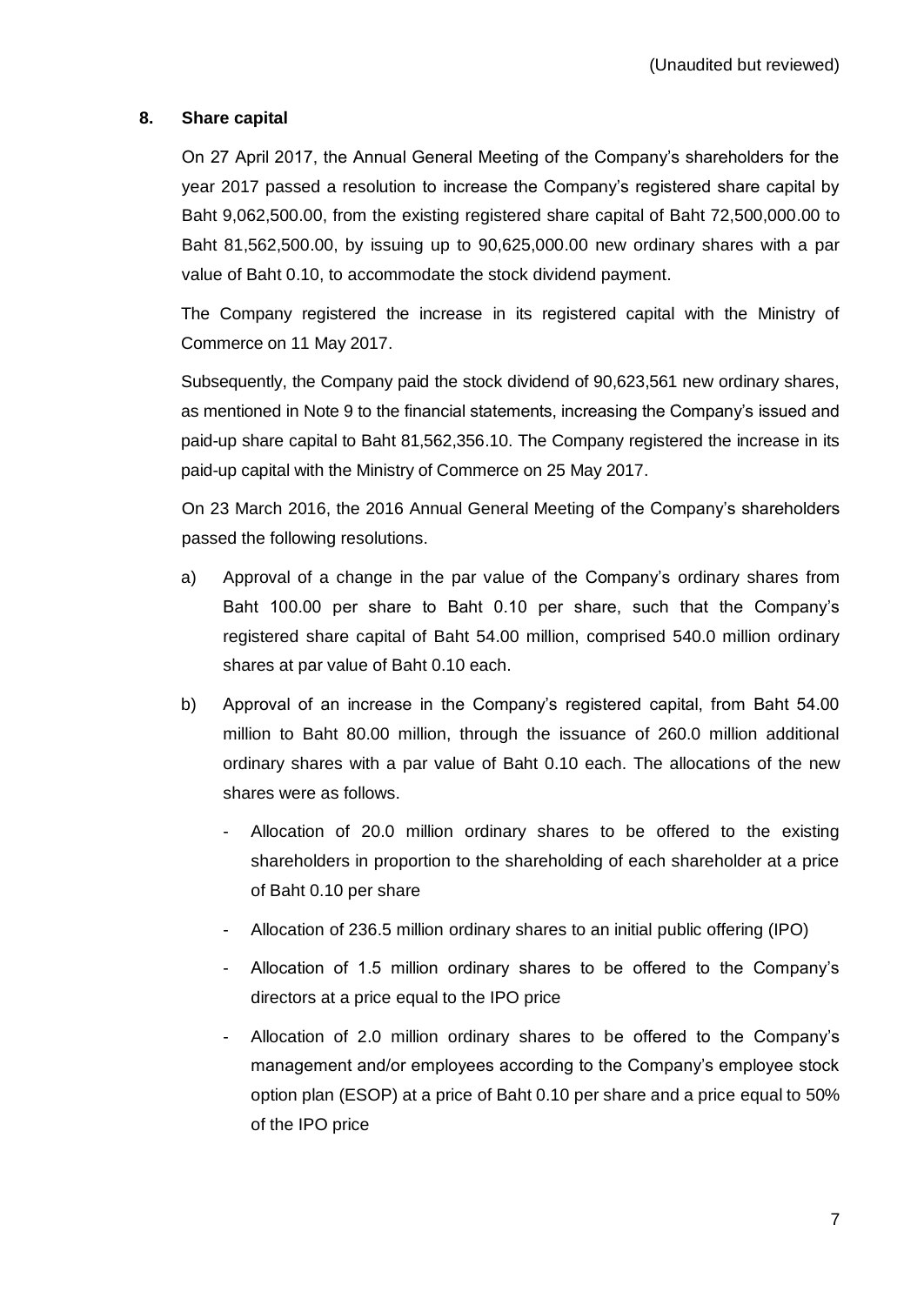The Company registered the change in the par value of ordinary shares, and the increase in its registered capital with the Ministry of Commerce on 28 March 2016.

In April 2016, the Company received share subscription from the existing shareholders amounting to Baht 2.00 million. The Company registered the increase in its paid-up capital with the Ministry of Commerce on 25 April 2016.

# **9. Dividends**

On 27 April 2017, the Annual General Meeting of the Company's shareholders for the year 2017 approved the dividend payment from the results of the Company's business operation for the fiscal year ended 31 December 2016 in the amount of not exceeding Baht 92.9 million. The final dividend payment after deducting the interim dividend payment of Baht 78.4 million paid on 27 December 2016 is in the amount of not exceeding Baht 14.5 million, or at the rate of Baht 0.02 per share. The dividends were paid in stock dividends and cash dividends in May 2017 as follows.

- The Company paid the stock dividends by issuing 90,623,561 newly issued ordinary shares, with a par value of Baht 0.10 per share, to the Company's shareholders, at the ratio of every 8 existing shares for 1 stock dividend, in the total amount of Baht 9,062,356.10, or equivalent to the cash dividends at the rate of Baht 0.0125 per share. Any fractional shares therefrom received cash at the rate of Baht 0.0125 per share in lieu of the stock dividends.
- The Company paid cash dividends at the rate of Baht 0.0075 per share or in the total amount of Baht 5,437,479.75.

On 23 March 2016, the Annual General Meeting of the Company's shareholders for the year 2016 approved the dividend payment of Baht 104.50 per shares from the retained earnings as at 31 December 2015, or a total of Baht 56.4 million.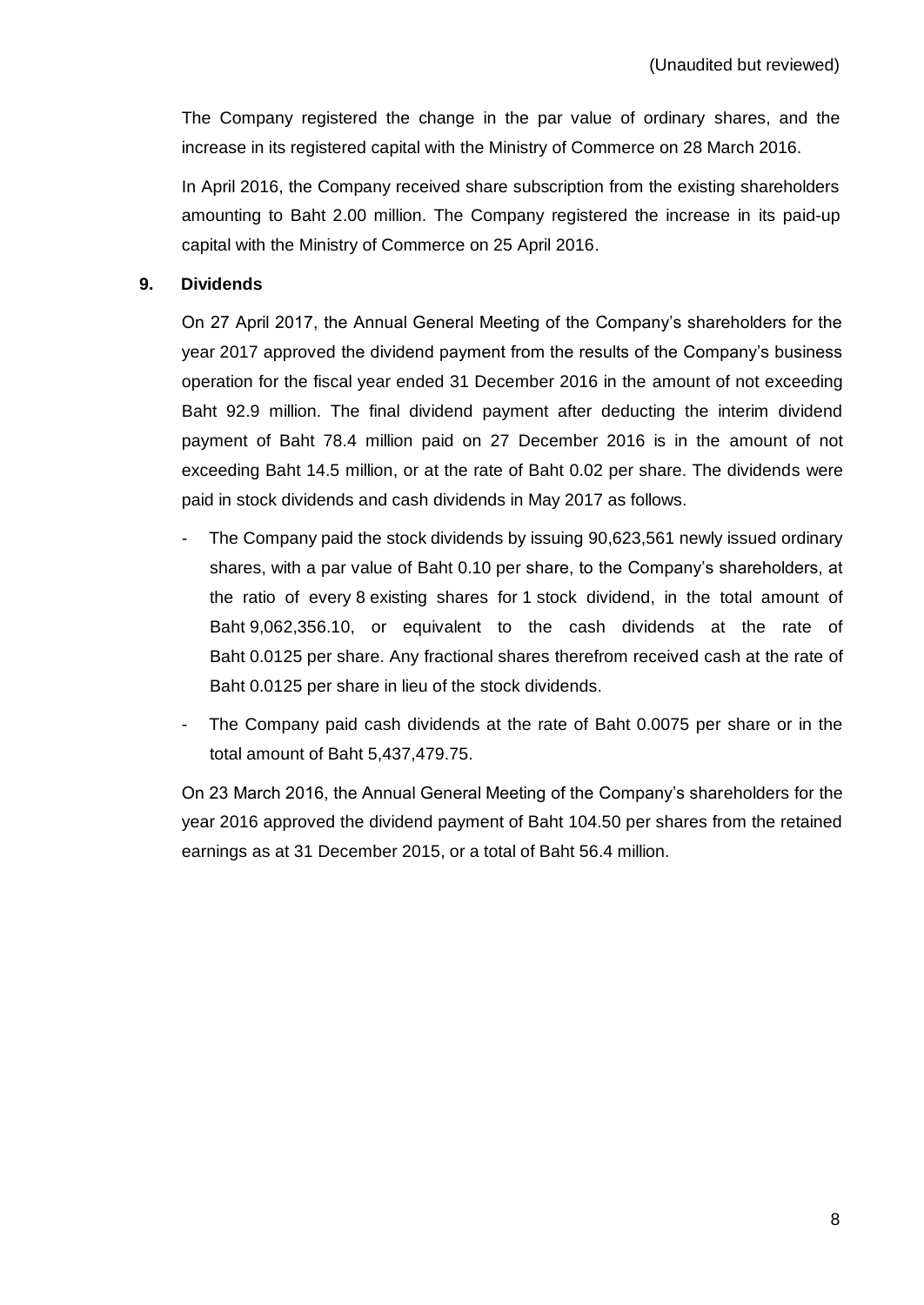#### **10. Income tax**

Interim corporate income tax was calculated on profit before income tax for the period, using the estimated effective tax rate for the year.

Income tax expenses for the three-month and six-month periods ended 30 June 2017 and 2016 are made up as follows.

|                                         |                      |       |                                           | (Unit: Thousand Baht) |  |
|-----------------------------------------|----------------------|-------|-------------------------------------------|-----------------------|--|
|                                         | Consolidated         |       | Separate                                  |                       |  |
|                                         | financial statements |       | financial statements                      |                       |  |
|                                         |                      |       | For the three-month periods ended 30 June |                       |  |
|                                         | 2017                 | 2016  | 2017                                      | 2016                  |  |
| <b>Current income tax</b>               |                      |       |                                           |                       |  |
| Interim corporate income tax charge     | 6,900                | 6,236 | 6,650                                     | 6,116                 |  |
| Deferred tax                            |                      |       |                                           |                       |  |
| Relating to origination and reversal of |                      |       |                                           |                       |  |
| temporary differences                   | 98                   | 219   | 98                                        | 219                   |  |
| Income tax expenses reported in the     |                      |       |                                           |                       |  |
| statements of comprehensive income      | 6,998                | 6,455 | 6,748                                     | 6,335                 |  |
|                                         |                      |       |                                           |                       |  |
|                                         |                      |       |                                           | (Unit: Thousand Raht) |  |

|                                         |                      |        |                                                                 | $\frac{1}{2}$ |
|-----------------------------------------|----------------------|--------|-----------------------------------------------------------------|---------------|
|                                         | Consolidated         |        | Separate                                                        |               |
|                                         | financial statements |        | financial statements<br>For the six-month periods ended 30 June |               |
|                                         |                      |        |                                                                 |               |
|                                         | 2017                 | 2016   | 2017                                                            | 2016          |
| <b>Current income tax</b>               |                      |        |                                                                 |               |
| Interim corporate income tax charge     | 11,357               | 12,294 | 10,983                                                          | 12,071        |
| Deferred tax                            |                      |        |                                                                 |               |
| Relating to origination and reversal of |                      |        |                                                                 |               |
| temporary differences                   | 65                   | 193    | 65                                                              | 193           |
| Income tax expenses reported in the     |                      |        |                                                                 |               |
| statements of comprehensive income      | 11,422               | 12,487 | 11,048                                                          | 12,264        |

#### **11. Earnings per share**

Basic earnings per share is calculated by dividing profit for the period attributable to equity holders of the Company (excluding other comprehensive income) by the weighted average number of ordinary shares in issue during the period.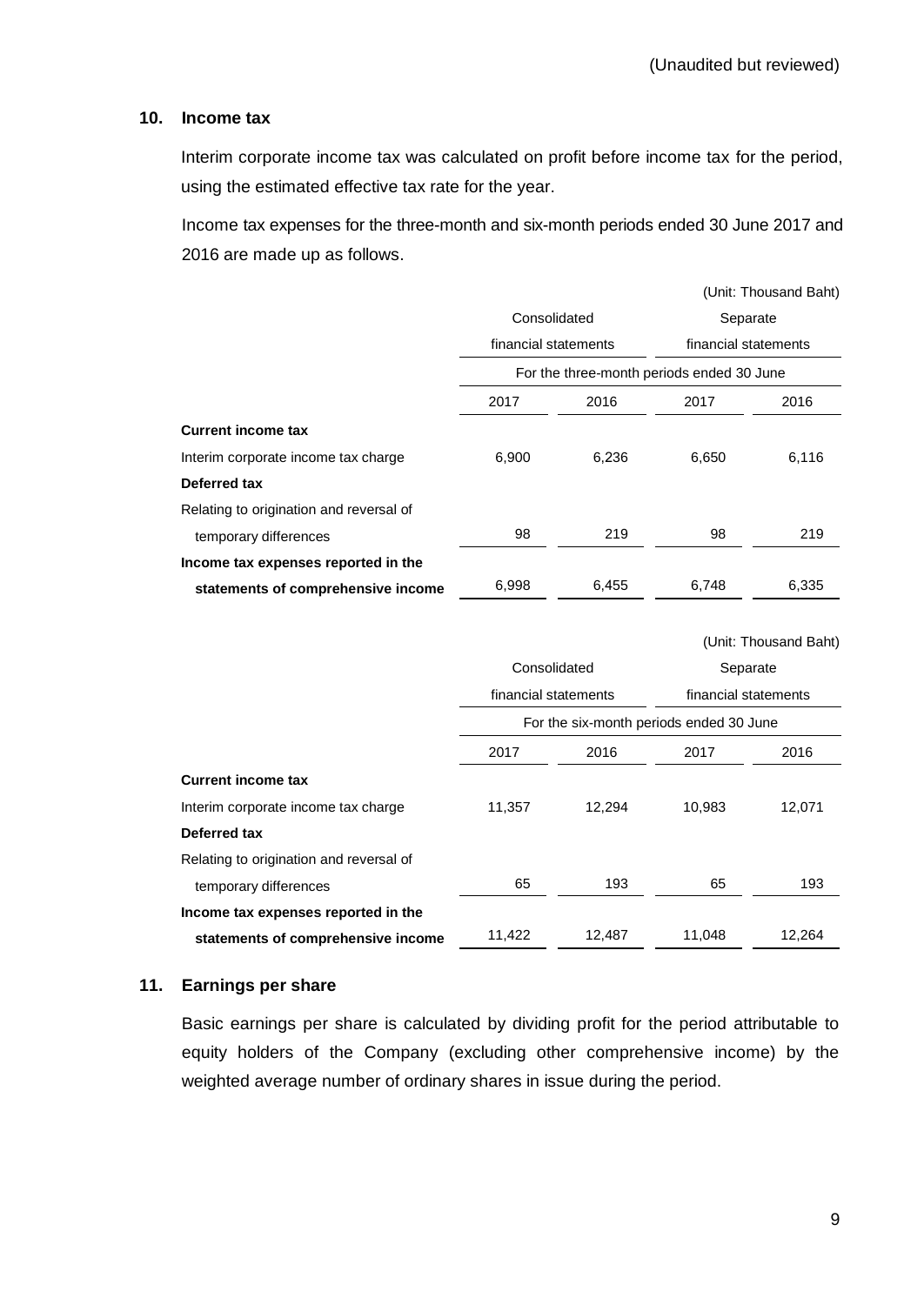# **12. Segment information**

The Group is principally engaged in an operating segment which is food and beverage outlets. Its operations are carried on only in Thailand. Segment performance is measured based on operating profit or loss, on a basis consistent with that used to measure operating profit or loss in the financial statements. As a result, all of the revenues, operating profits and assets as reflected in these financial statements pertain exclusively to the aforementioned reportable operating segment and geographical area.

# **13. Commitments and contingent liabilities**

# **13.1 Capital commitments**

As at 30 June 2017, the Group had capital commitments of Baht 11.0 million relating to extension of factory building, implementation of computer software, acquisition of equipment and improvement of new outlets (31 December 2016: Baht 46.7 million, relating to the construction of its new office and distribution center, acquisition of equipment and improvement of new branch outlets).

#### **13.2 Operating lease and service agreement commitments**

The Group has entered into several operating lease and service agreements relating to the leases of building spaces. The terms of the agreements are generally between 1 and 3 years.

|                                  |                      |             | (Unit: Million Baht)             |             |  |
|----------------------------------|----------------------|-------------|----------------------------------|-------------|--|
|                                  | Consolidated         |             | Separate<br>financial statements |             |  |
|                                  | financial statements |             |                                  |             |  |
|                                  | 30 June              | 31 December | 30 June                          | 31 December |  |
| Payable                          | 2017                 | 2016        | 2017                             | 2016        |  |
| In up to 1 year                  | 58.6                 | 38.4        | 58.5                             | 38.2        |  |
| In over 1 year and up to 3 years | 61.7                 | 29.1        | 61.7                             | 29.1        |  |

Future minimum payments required under the above contracts are as follows.

#### **13.3 Commitment under purchase of raw material agreements**

The Company entered into memorandum and agreements to purchase raw materials from several unrelated companies, at prices and per conditions as stipulated in the memorandum and agreements. The terms of the memorandum and agreements are between 1 and 3 years.